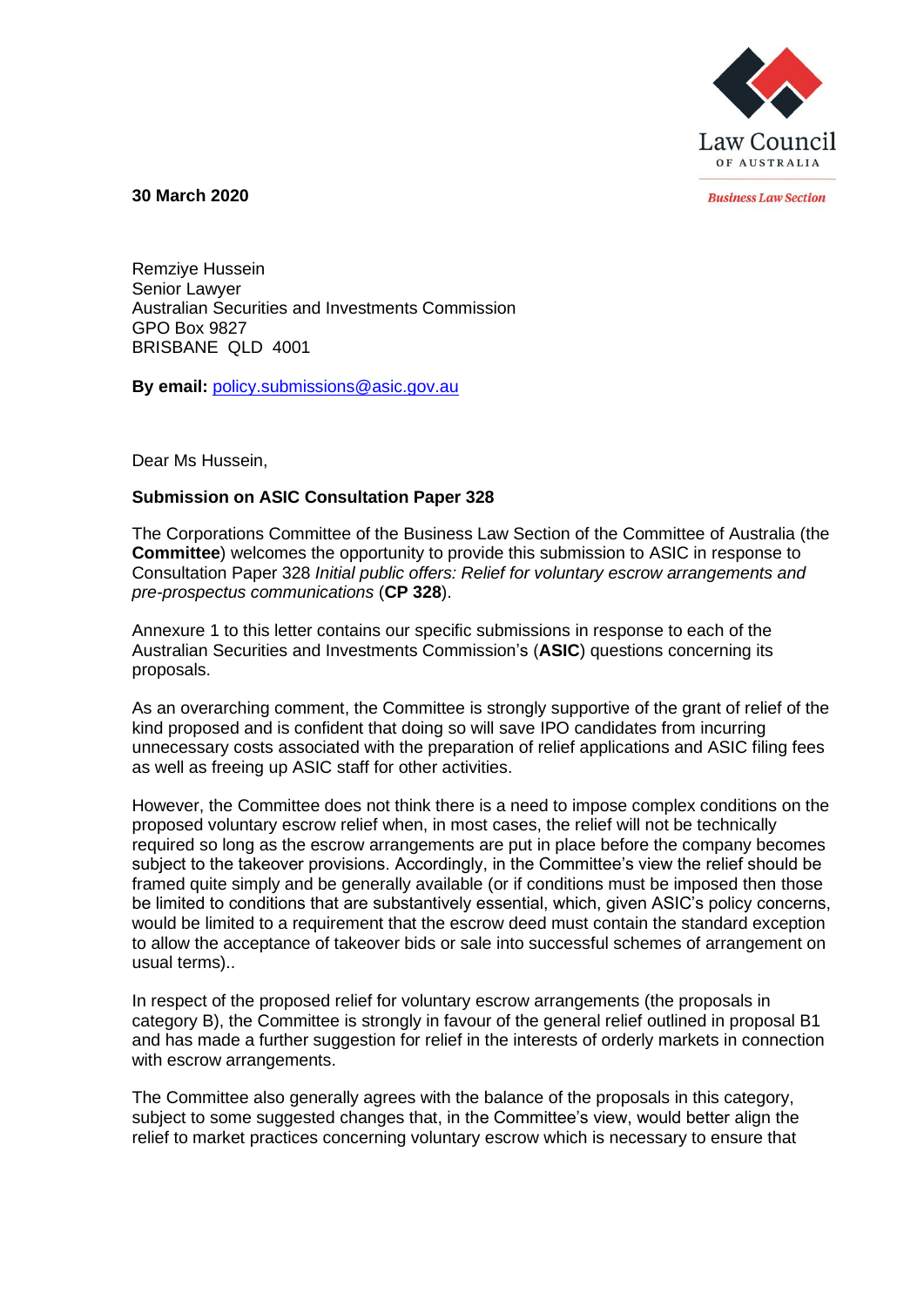these devices may continue to be used to support IPO activity in Australia. We note that the Committee does not agree with the imposition of any maximum limit as described in proposal B3, for the reasons detailed below in the Annexure.

In respect of the proposed relief for pre-prospectus communications (the proposals in category C), the Committee agrees that clarity around these communications is welcomed and has made some suggestions so that proposed relief better aligns with current practice. In particular, we would like to see this relief extended to a wider group of stakeholders (to encompass communications with persons such as advisers), and for the relief to continue indefinitely (to accommodate for IPOs processes which are delayed or put on temporary pause, which is increasingly common given market volatility).

The Committee would be pleased to discuss this submission if that would be helpful. Please contact Shannon Finch, Chair of the Committee at [shannonfinch@jonesday.com](mailto:shannonfinch@jonesday.com) or (02) 8272 0500, or Adam D'Andreti at [adandreti@gtlaw.com.au](mailto:adandreti@gtlaw.com.au) or (02) 9263 4375, if you require further information or clarification.

Yours faithfully,

**Greg Rodgers Chair, Business Law Section**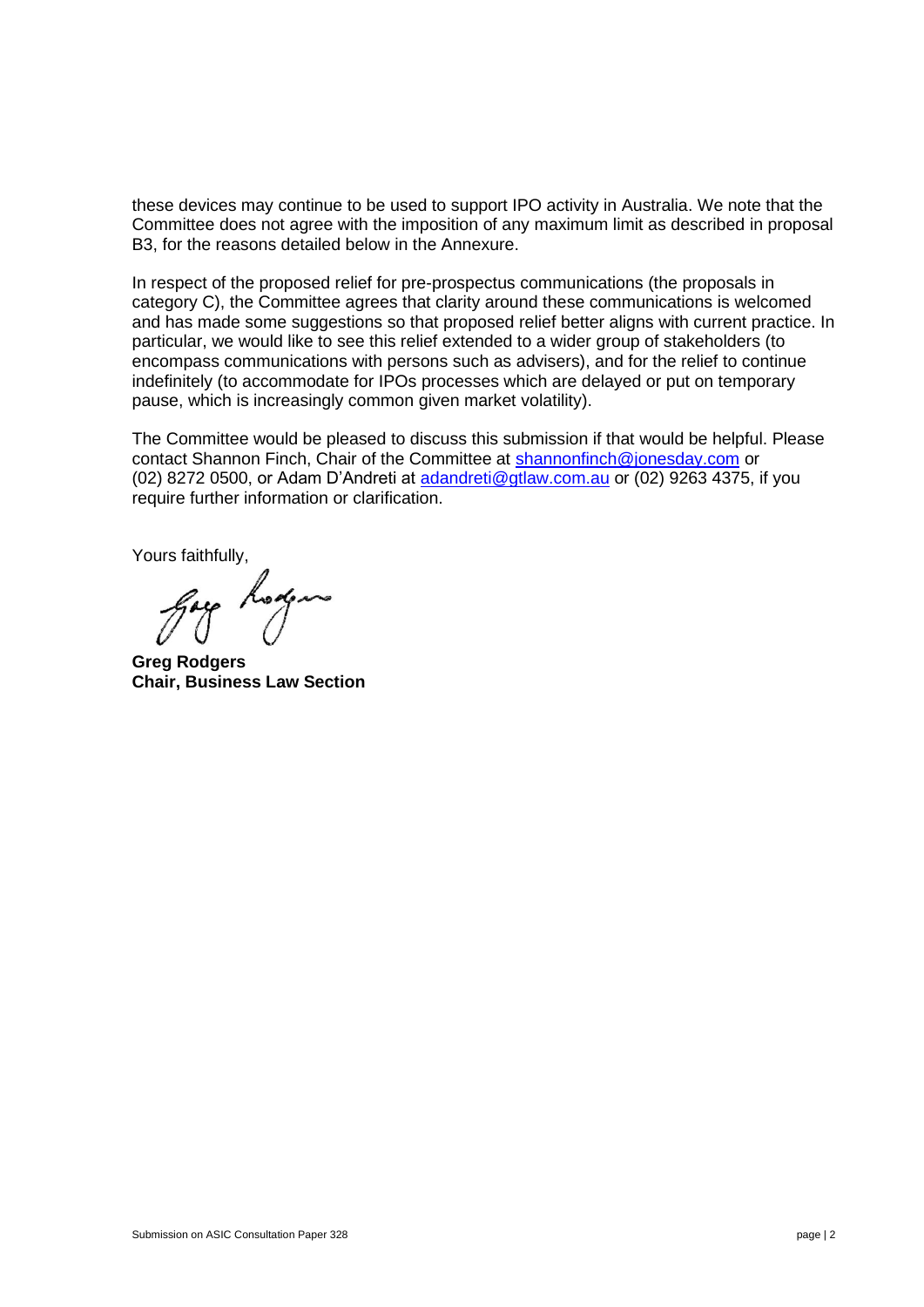| <b>Proposal</b> |                                                                                                                                                                                                                                                                                                                                                                                             | Question                                                                                                                                                                                                                                                 | <b>Law Council Response</b>                                                                                                                                                                                                                                                                                                                                                                                                                                                                                                                                                                                                                                                                               |
|-----------------|---------------------------------------------------------------------------------------------------------------------------------------------------------------------------------------------------------------------------------------------------------------------------------------------------------------------------------------------------------------------------------------------|----------------------------------------------------------------------------------------------------------------------------------------------------------------------------------------------------------------------------------------------------------|-----------------------------------------------------------------------------------------------------------------------------------------------------------------------------------------------------------------------------------------------------------------------------------------------------------------------------------------------------------------------------------------------------------------------------------------------------------------------------------------------------------------------------------------------------------------------------------------------------------------------------------------------------------------------------------------------------------|
|                 | <b>Relief for voluntary escrow arrangements</b>                                                                                                                                                                                                                                                                                                                                             |                                                                                                                                                                                                                                                          |                                                                                                                                                                                                                                                                                                                                                                                                                                                                                                                                                                                                                                                                                                           |
| <b>B1</b>       | We propose to use ASIC's modification<br>powers in Chs 6 and 6C to grant<br>conditional relief from the takeovers<br>provisions: see s655A(1)(b) and<br>673(1)(b). Under this relief, certain<br>entities (see proposal B2) would not<br>have a relevant interest in securities<br>merely because they required certain<br>security holders to enter into voluntary<br>escrow arrangements. | B1Q1Do you agree with our proposal to<br>grant relief for voluntary escrow<br>arrangements? If not, why not?                                                                                                                                             | We agree with proposal B1.<br>We have also included a suggestion for an additional<br>measure on joint holder escrow relief that, in the words<br>of paragraph 10 of the Consultation Paper "facilitates a<br>fair, orderly and transparent market by aligning the<br>interests of the particular restricted parties with the<br>interests of other holders". This appears in Annexure 2<br>to this document.<br>For companies seeking to IPO, the proposed relief<br>would also assist with the marketing of IPOs where the<br>proposed relief is relevant, which we anticipate to be of<br>particular importance to the IPO market once we pass<br>this period of increased volatility and uncertainty. |
| <b>B2</b>       | We propose to provide the voluntary<br>escrow relief to:<br>public companies undertaking an<br>(a)<br>IPO:<br>professional underwriters; and<br>(b)<br>(c)<br>lead managers.                                                                                                                                                                                                                | B2Q1Do you have any comments on our<br>proposal to provide relief to public<br>companies, professional underwriters<br>and lead managers?                                                                                                                | We do not have any objection to providing relief to<br>those persons described in proposal B2.<br>However, the Committee recommends that ASIC add<br>clarification in the instrument that where joint<br>underwriters or lead managers enter into the escrow<br>arrangement, they will not be deemed by that fact alone<br>to be associates (which would be an additional<br>consideration in relation to substantial holding<br>reporting)                                                                                                                                                                                                                                                               |
| B <sub>3</sub>  | We propose to impose a limit on the<br>total percentage of escrowed securities<br>that a listed company can have on<br>issue at the time of admission to a<br>prescribed financial market, as a<br>condition of our relief. This limit would<br>either be:                                                                                                                                  | B3Q1 Which of the maximum limits should<br>be the total permitted percentage of<br>escrowed securities (including<br>securities under listing rule escrow<br>arrangements) under the relief for<br>voluntary escrow arrangements?<br>Please explain why. | We do not agree with imposing either of the<br>suggested maximum limits in proposal B3.<br>By capping the number of escrowed securities that an<br>entity can have on issue at 50% or 75%, ASIC would be<br>effectively imposing a higher free float requirement than<br>the 20% threshold imposed by ASX under Listing Rule<br>1.1, Condition 7. The Committee is of the view that                                                                                                                                                                                                                                                                                                                       |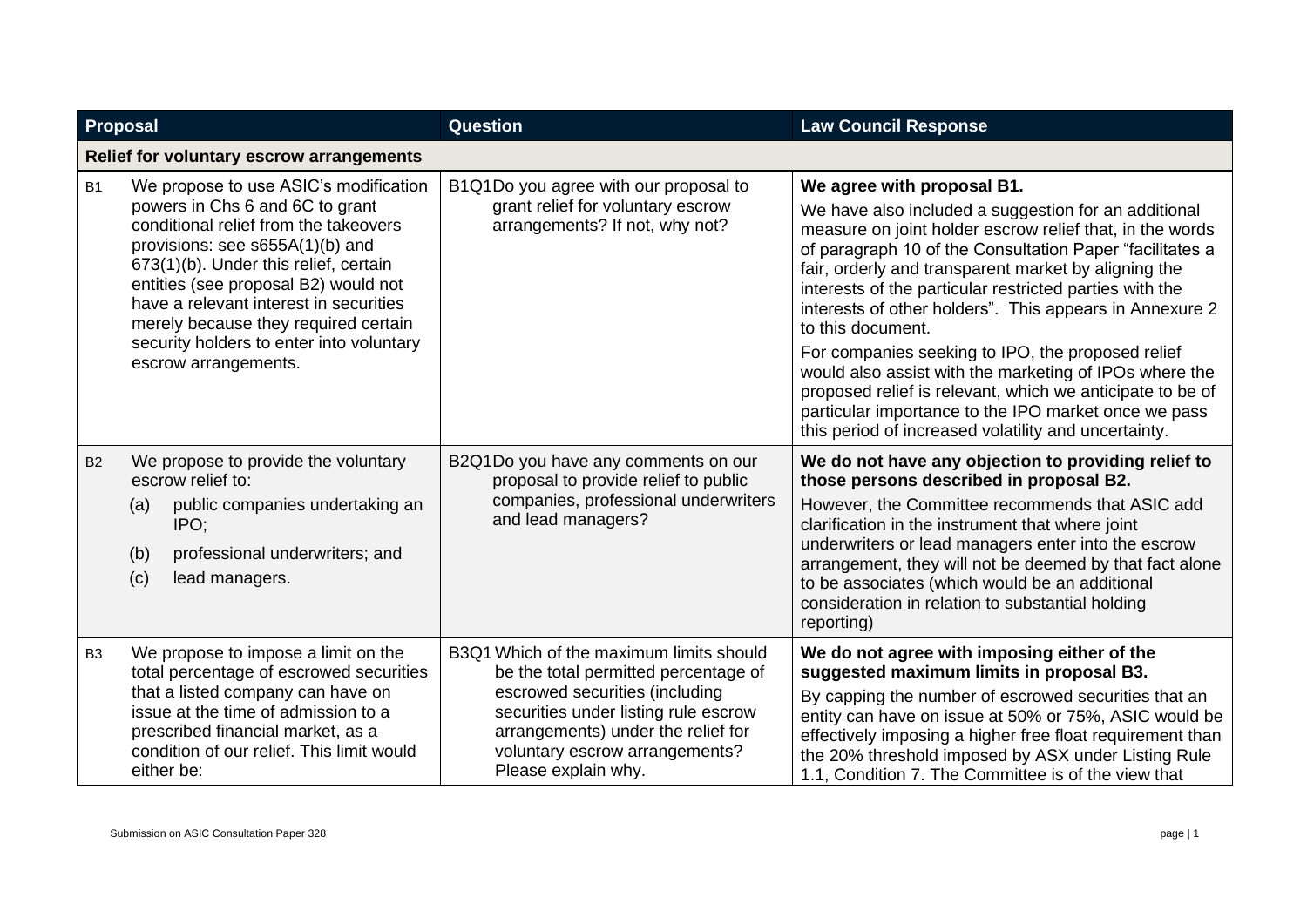| Proposal                                                                                                        |                                    | <b>Question</b> | <b>Law Council Response</b>                                                                                                                                                                                                                                                                                                                                                                                                                                                                                                                                                                                                                                                                                                                                                                                                                                                                                   |
|-----------------------------------------------------------------------------------------------------------------|------------------------------------|-----------------|---------------------------------------------------------------------------------------------------------------------------------------------------------------------------------------------------------------------------------------------------------------------------------------------------------------------------------------------------------------------------------------------------------------------------------------------------------------------------------------------------------------------------------------------------------------------------------------------------------------------------------------------------------------------------------------------------------------------------------------------------------------------------------------------------------------------------------------------------------------------------------------------------------------|
| (a)<br>listed company; or                                                                                       | up to 50% of all securities in the |                 | there is no commercial justification or benefit in<br>proposing any such restrictions.                                                                                                                                                                                                                                                                                                                                                                                                                                                                                                                                                                                                                                                                                                                                                                                                                        |
| (b)<br>listed company.<br>The limit would include securities<br>subject to listing rule escrow<br>arrangements. | up to 75% of all securities in the |                 | This may have the effect that some IPO transactions<br>cannot be successfully executed (since it cannot always<br>be guaranteed that an offer size representing more than<br>20% of shares on issue can be achieved).<br>Also as a consequence of the mismatch between the<br>proposed limits, and the ASX free float requirement, it<br>would be possible that less than all of the shares of<br>founders, sponsors or other major shareholders are<br>made subject to voluntary escrow. This would not<br>support future IPO transaction activity in Australia,                                                                                                                                                                                                                                                                                                                                             |
|                                                                                                                 |                                    |                 | given the importance of escrow in aligning the interests<br>of new investors and existing holders (and the<br>confidence that this provides to investors to participate<br>in IPO transactions).                                                                                                                                                                                                                                                                                                                                                                                                                                                                                                                                                                                                                                                                                                              |
|                                                                                                                 |                                    |                 | Such a restriction may also have a distortive effect on<br>the IPO market. Some entities will not be required to<br>rely upon the proposed relief of the kind described in<br>Proposal B2. This occurs where the party receiving the<br>benefit of the escrow restriction (typically the issuer)<br>enters into the escrow deed before Chapter 6 applies to<br>the listing entity and does not subsequently increase its<br>relevant interest. Most commonly this is the case where<br>the escrow restriction is in favour of the issuer, it is<br>executed prior to lodgement of the prospectus (at which<br>point in time the relevant interest arises) and the issuer<br>is an already existing company (i.e. no new holding<br>company is interposed at the point of completion of the<br>IPO). An issuer in that situation which had voluntary<br>escrow over 80% of its shares would only be subject to |
|                                                                                                                 |                                    |                 | ASX's 20% free float requirement and not the proposed<br>higher threshold of 25% or 50%.                                                                                                                                                                                                                                                                                                                                                                                                                                                                                                                                                                                                                                                                                                                                                                                                                      |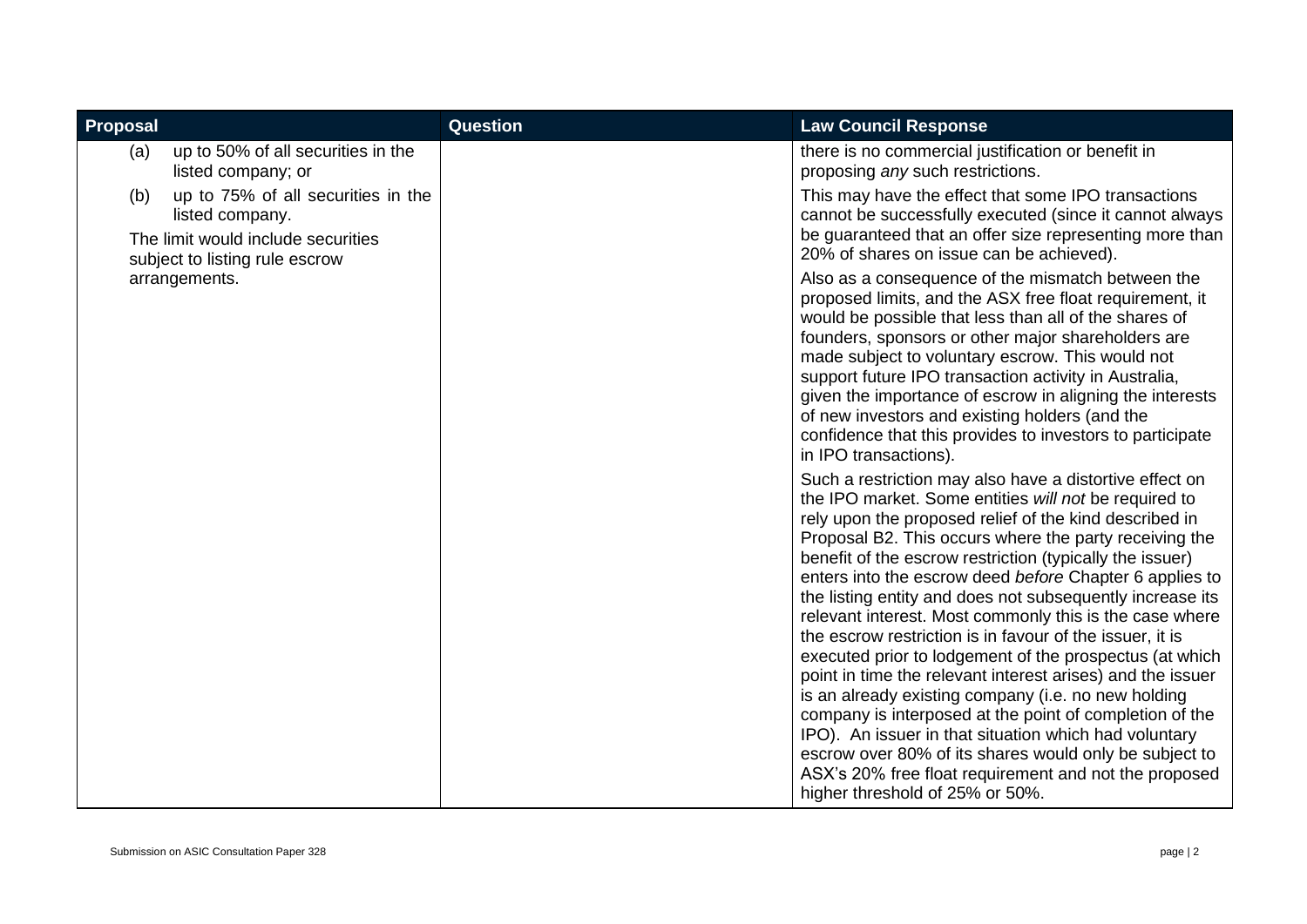| <b>Proposal</b> | <b>Question</b> | <b>Law Council Response</b>                                                                                                                                                                                                                                                                                                                                                                                                                                                                                                                                                                                                                                                                                                                                                                                                                                                                                                                                                                                                                |
|-----------------|-----------------|--------------------------------------------------------------------------------------------------------------------------------------------------------------------------------------------------------------------------------------------------------------------------------------------------------------------------------------------------------------------------------------------------------------------------------------------------------------------------------------------------------------------------------------------------------------------------------------------------------------------------------------------------------------------------------------------------------------------------------------------------------------------------------------------------------------------------------------------------------------------------------------------------------------------------------------------------------------------------------------------------------------------------------------------|
|                 |                 | We do not think it would be appropriate for different<br>entities to be subject to different free float thresholds<br>merely because one entity needs to rely on ASIC's<br>relief and the other does not.                                                                                                                                                                                                                                                                                                                                                                                                                                                                                                                                                                                                                                                                                                                                                                                                                                  |
|                 |                 | The limits could also give rise to unintended<br>complications, depending on the relevant<br>circumstances. For example, the proposal appears to<br>suggest that the threshold would be tested "at the time"<br>of admission". In some IPOs (for example, where<br>settlement occurs on a deferred and conditional trading<br>basis) the time of admission could be before the<br>completion of the IPO when (because the new shares<br>have not yet been issued) the escrowed securities may<br>exceed 75%/80%.                                                                                                                                                                                                                                                                                                                                                                                                                                                                                                                           |
|                 |                 | Similarly, it is unclear whether the maximum thresholds<br>would apply to convertible securities and therefore.<br>whether they would count toward the threshold when<br>issued (i.e. at the time of admission), or only on<br>conversion. The Committee considers that if ASIC<br>does consider that a limit is needed, it should be based<br>on the undiluted share capital as at the time of<br>completion of the IPO. Furthermore, although we<br>acknowledge ASIC's long-held concerns that escrow<br>arrangements may act as a deterrent to takeovers, we<br>query whether the existence of escrow has ever made<br>any practical difference to the market for control of ASX<br>listed entities (particularly given the requirement to<br>include a release of the escrow restriction where at<br>least half of the non-escrowed shareholders accept the<br>bid or the scheme is otherwise passed with the requisite<br>majorities). Additionally, if a listed entity did have<br>escrowed shareholders who together held more than |
|                 |                 | 75% of shares, those holders would be in a position to<br>determine the success of a vote on a scheme of                                                                                                                                                                                                                                                                                                                                                                                                                                                                                                                                                                                                                                                                                                                                                                                                                                                                                                                                   |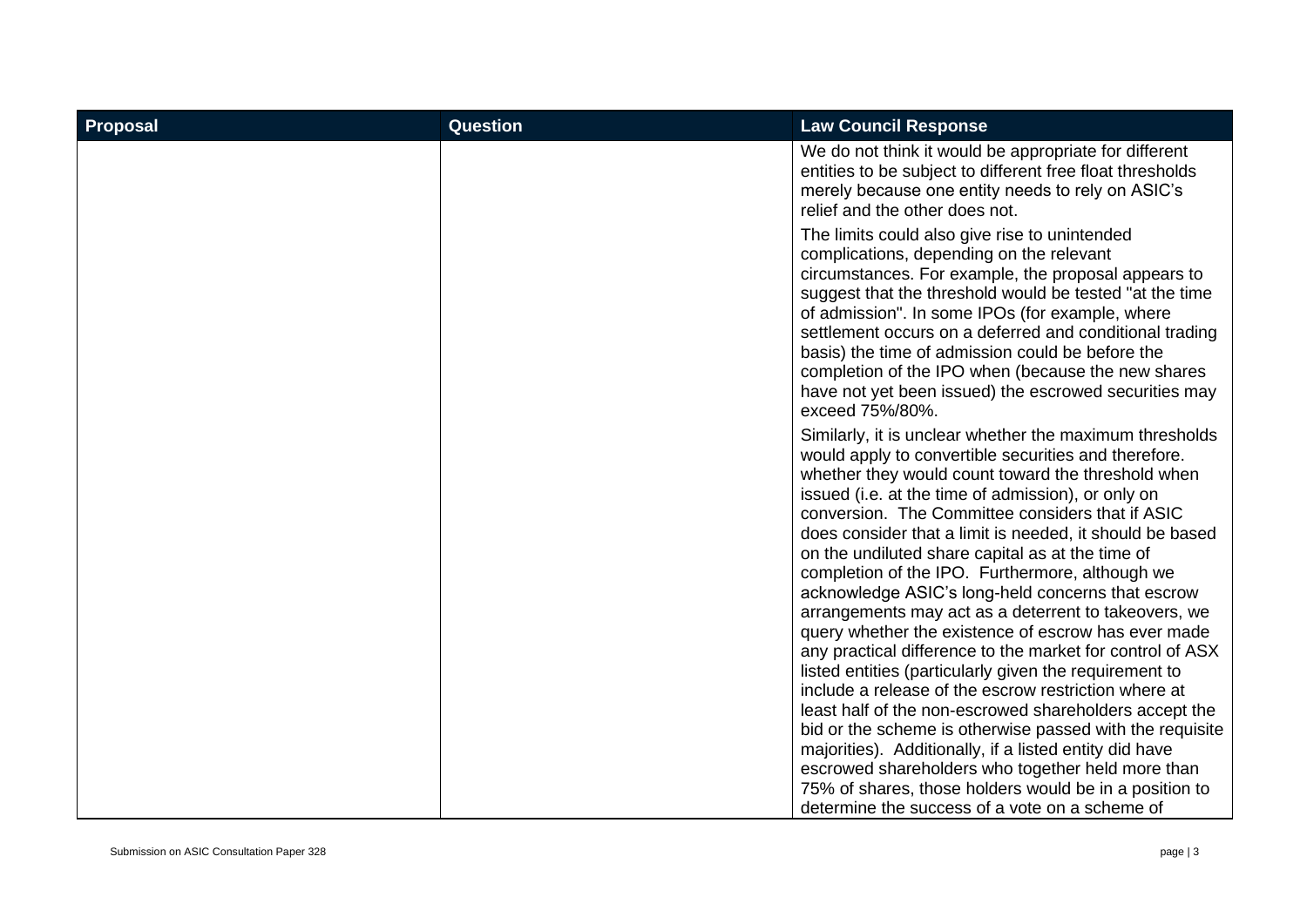| Proposal  |            |                                                                                                                                                                                                                                                                                                                                                                                                                                                          | <b>Question</b>                                                                                                                                                                                                                                                                                                                                                                                            | <b>Law Council Response</b>                                                                                                                                                                                                                                                                                                                                                                                                                                                                                                                                                                                                                                                                    |
|-----------|------------|----------------------------------------------------------------------------------------------------------------------------------------------------------------------------------------------------------------------------------------------------------------------------------------------------------------------------------------------------------------------------------------------------------------------------------------------------------|------------------------------------------------------------------------------------------------------------------------------------------------------------------------------------------------------------------------------------------------------------------------------------------------------------------------------------------------------------------------------------------------------------|------------------------------------------------------------------------------------------------------------------------------------------------------------------------------------------------------------------------------------------------------------------------------------------------------------------------------------------------------------------------------------------------------------------------------------------------------------------------------------------------------------------------------------------------------------------------------------------------------------------------------------------------------------------------------------------------|
|           |            |                                                                                                                                                                                                                                                                                                                                                                                                                                                          |                                                                                                                                                                                                                                                                                                                                                                                                            | arrangement or the outcome of a takeover bid<br>regardless of the existence of an escrow restriction<br>(given the voting approval thresholds applicable to<br>schemes and the compulsory acquisition requirements<br>which apply to takeover bids).<br>Accordingly, the Committee urges ASIC not to impose<br>any limits on the number of escrowed securities that a<br>listed company can have on issue as at completion of<br>the IPO.                                                                                                                                                                                                                                                      |
| <b>B4</b> | (a)<br>(b) | We propose to allow escrowed<br>B4Q1 Should the voluntary escrow relief<br>securities to be transferred when:<br>allow for transfer of some or all of the<br>escrowed securities in the<br>the transfer does not involve any<br>circumstances described in proposal<br>change in the beneficial<br>B4?<br>ownership of the escrowed<br>securities:<br>the transfer does not extend the<br>duration of the original voluntary<br>escrow arrangements; and | The relief should allow for transfer of all of the<br>escrowed securities in the circumstances<br>prescribed in proposal B4.<br>The Committee does not object to the permitted transfer<br>concept (as expanded) provided the relief instrument<br>operates if the "permitted transfers" contained in the<br>escrow agreement are consistent with those in the<br>instrument (see response to B4Q2 Below). |                                                                                                                                                                                                                                                                                                                                                                                                                                                                                                                                                                                                                                                                                                |
|           | (c)        | the transferee agrees to inherit<br>the same restrictions on voting<br>and disposal under the original<br>voluntary escrow arrangements.                                                                                                                                                                                                                                                                                                                 | B4Q2 Should we consider permitting the<br>voluntary escrow relief to continue in<br>any other situation where the original<br>restricted security holder no longer<br>owns or holds the beneficial interest<br>in the securities?                                                                                                                                                                          | The relief should continue to other situations where<br>the original restricted security holder no longer<br>owns or holds the beneficial interest in the<br>securities.<br>The circumstances described in proposal B4 and B5<br>are narrowly described. There are a number of other<br>circumstances that would involve a change in the<br>beneficial ownership of the escrowed securities, that<br>are viewed as standard permitted transfers (and which<br>ASIC has in the past accepted in granting this relief), to<br>which the relief should also apply. These include:<br>(a) The transfer (in one or more transactions) of any<br>or all of the escrowed securities to an "Affiliate" |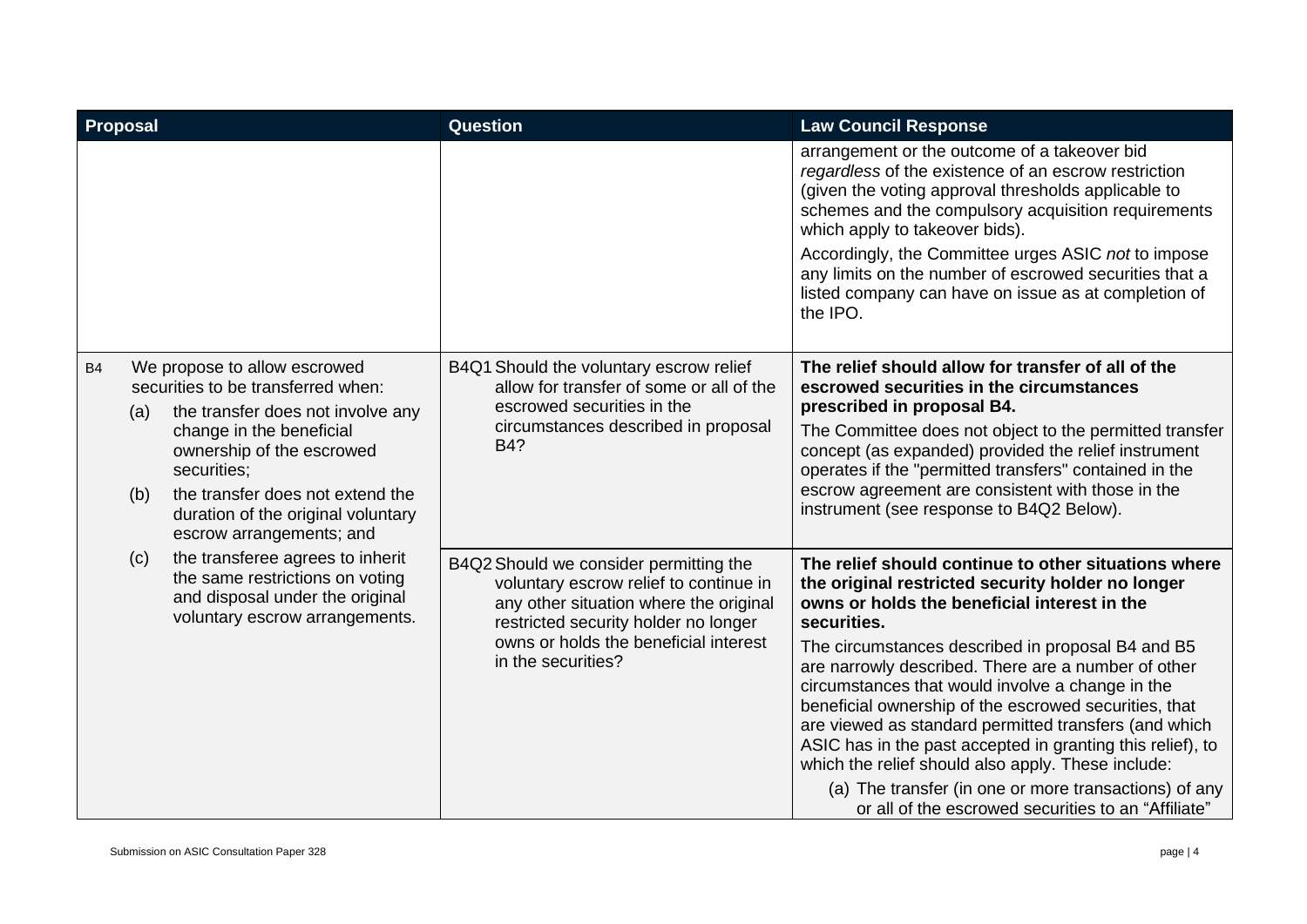| Proposal | Question | <b>Law Council Response</b>                                                                                                                                                                                                                                                                                                                                                                                                                                                                                                                                                                        |
|----------|----------|----------------------------------------------------------------------------------------------------------------------------------------------------------------------------------------------------------------------------------------------------------------------------------------------------------------------------------------------------------------------------------------------------------------------------------------------------------------------------------------------------------------------------------------------------------------------------------------------------|
|          |          | or an "Affiliated Fund" of the holder provided that<br>such Affiliate or Affiliated Fund agrees to enter<br>into a deed on the by the same terms and<br>conditions of the deed entered into with the<br>holder;                                                                                                                                                                                                                                                                                                                                                                                    |
|          |          | <b>Note 1: "Affiliate" means any other person</b><br>which directly or indirectly through one or<br>more intermediaries controls, or is controlled<br>by, or is under common control with, the<br>holder or controller and, for the purposes of<br>this definition, a general partner is deemed to<br>control a limited partnership of which it is the<br>general partner and, a company, trust,<br>general or limited partnership or fund advised<br>or managed directly or indirectly by a person<br>or any of their Affiliates will also be deemed<br>to be controlled by such person;          |
|          |          | <b>Note 2:</b> This would also apply in the<br>circumstance of a controller of the holder (if<br>any) transferring its controller interests to its<br>Affiliates or and Affiliated Fund.                                                                                                                                                                                                                                                                                                                                                                                                           |
|          |          | <b>Note 3:</b> the Affiliate concept is an<br>appropriate reflection of the reality of many<br>holding structures and is and will remain a<br>typical exception in escrow deeds which<br>don't require relief. That is to say, the<br>Committee believes that the conditions<br>should take into account that voluntary<br>escrow is a commercial device to assist in<br>marketing an IPO (rather than a market<br>integrity measure imposed by ASX) and<br>given that it is market practice for exceptions<br>to be expressed as broadly as outlined<br>above, any relief should facilitate that. |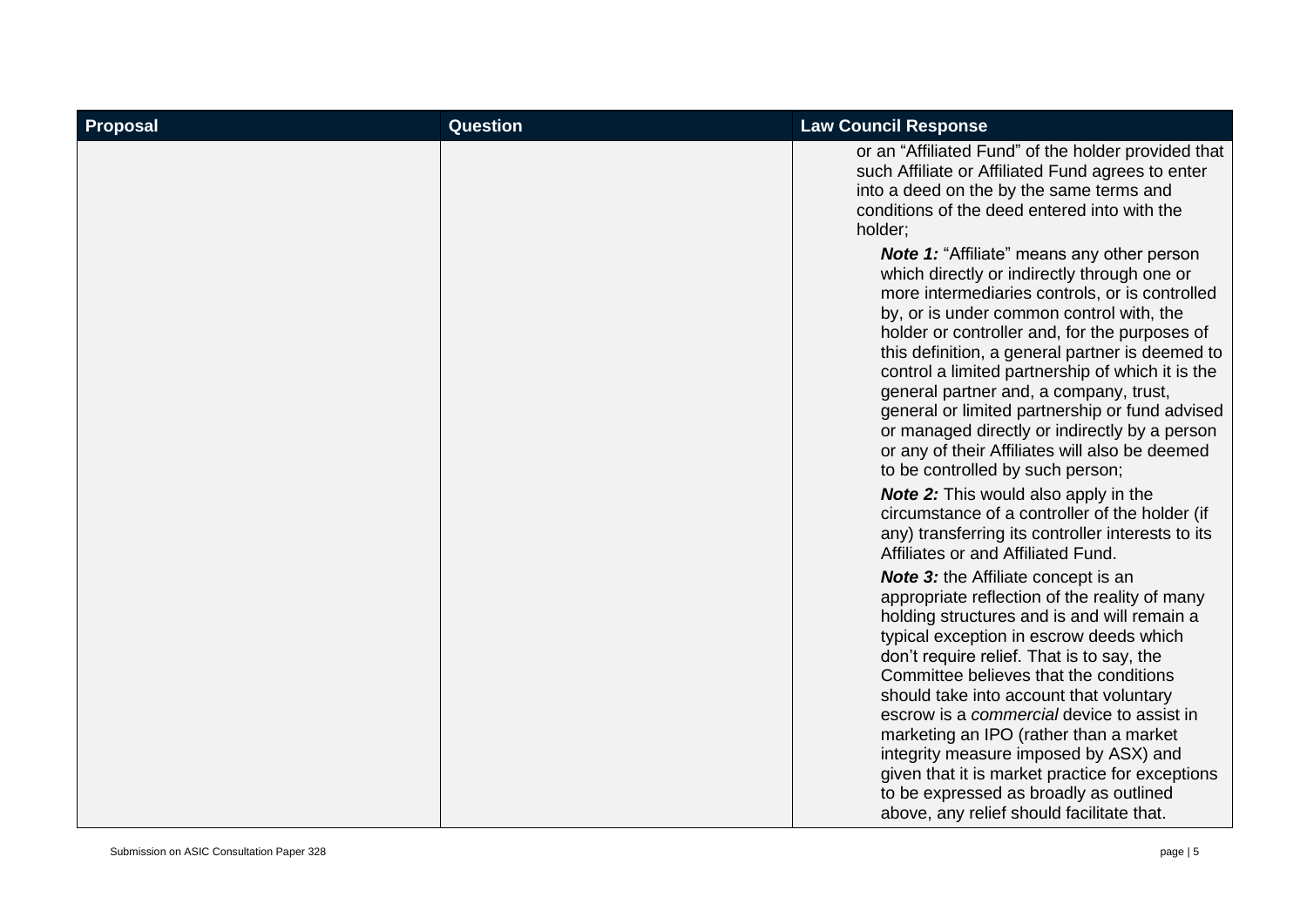| <b>Proposal</b> | <b>Question</b> | <b>Law Council Response</b>                                                                                                                                                                                                                                                                                                                                                                                                                                                                                                                                                                                           |
|-----------------|-----------------|-----------------------------------------------------------------------------------------------------------------------------------------------------------------------------------------------------------------------------------------------------------------------------------------------------------------------------------------------------------------------------------------------------------------------------------------------------------------------------------------------------------------------------------------------------------------------------------------------------------------------|
|                 |                 | (b) granting of an encumbrance of the securities in<br>favour of a bona fide third-party financial<br>institution;                                                                                                                                                                                                                                                                                                                                                                                                                                                                                                    |
|                 |                 | (c) transfer of the securities on the death or<br>incapacity of the original restricted security<br>holder; and/or                                                                                                                                                                                                                                                                                                                                                                                                                                                                                                    |
|                 |                 | <b>Note 1:</b> it appears that ASIC's position, in<br>this situation, is that escrow should fall away<br>and the Company therefore would no longer<br>need the benefit of the relief. However, we<br>note that this exception is typical and should<br>be included, as there could be significant<br>holdings where the market would expect the<br>escrow to continue notwithstanding the death<br>or incapacity of the significant holder.<br>(d) any other dealing as required by any applicable<br>law.<br>In each case provided that the transferee agrees to                                                     |
|                 |                 | abide by the same restrictions on disposal as the<br>original holder.                                                                                                                                                                                                                                                                                                                                                                                                                                                                                                                                                 |
|                 |                 | In addition, there is a well-established practice (at least<br>in sponsor-led IPOs) whereby part of the escrowed<br>shareholding may be released from escrow restrictions<br>following the publication of the next set of financial<br>results of the issuer in circumstances where share price<br>performance has exceeded a stated target (known as<br>'early partial release'). Given that such arrangements<br>result in restrictions being lifted earlier than might have<br>otherwise been the case, we see no reason in principle<br>why such arrangements ought also not to be<br>contemplated by the relief. |
|                 |                 | It is very important these conditions be expressed in<br>terms that the form of the escrow deed include those                                                                                                                                                                                                                                                                                                                                                                                                                                                                                                         |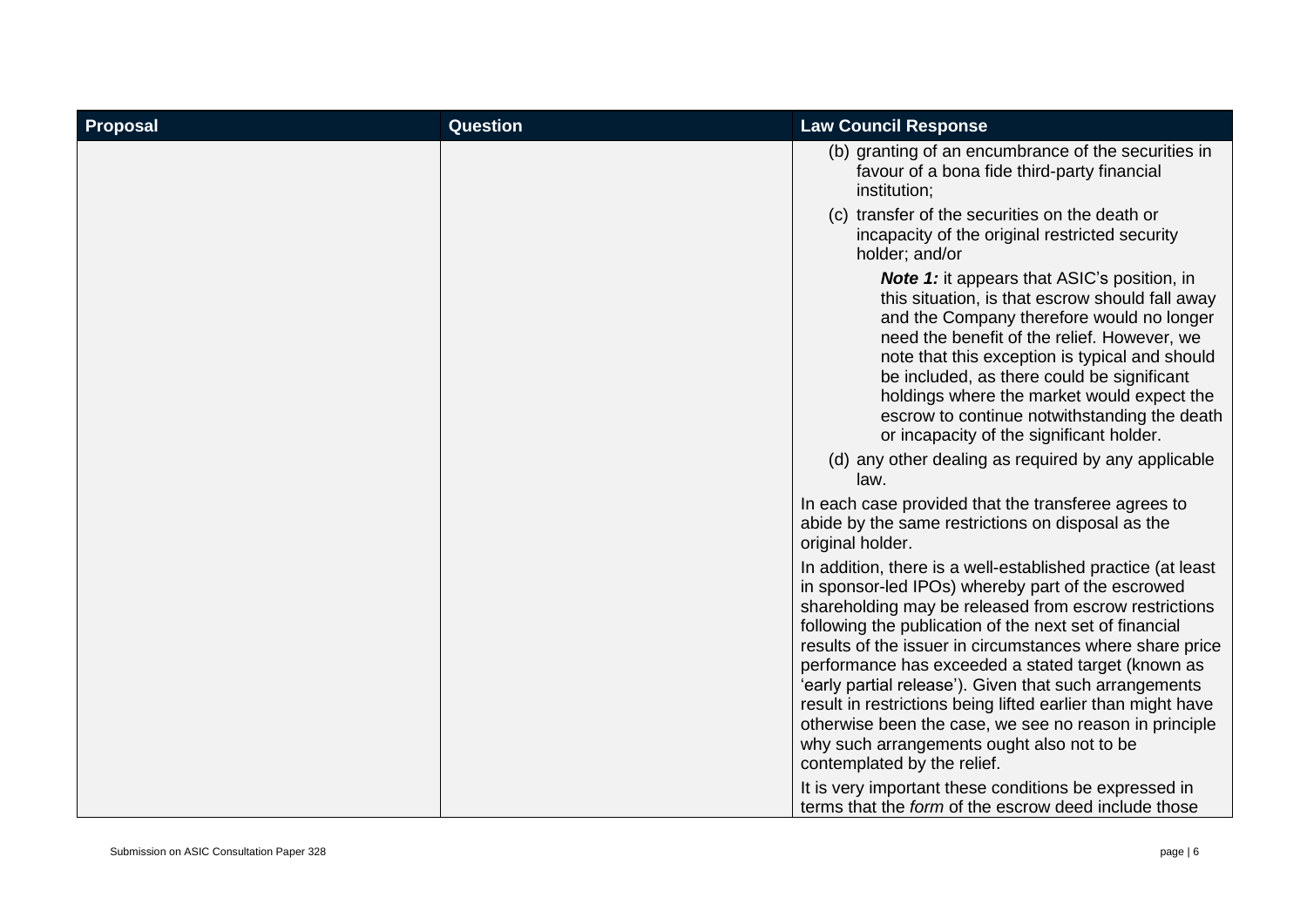| <b>Proposal</b> |                   |                                                                                                                                                                                                                                                                                                                                                                                                                                                                                                                            | Question                                                                                                                                                                                                               | <b>Law Council Response</b>                                                                                                                                                                                                                                                                                                                                                                                                                     |
|-----------------|-------------------|----------------------------------------------------------------------------------------------------------------------------------------------------------------------------------------------------------------------------------------------------------------------------------------------------------------------------------------------------------------------------------------------------------------------------------------------------------------------------------------------------------------------------|------------------------------------------------------------------------------------------------------------------------------------------------------------------------------------------------------------------------|-------------------------------------------------------------------------------------------------------------------------------------------------------------------------------------------------------------------------------------------------------------------------------------------------------------------------------------------------------------------------------------------------------------------------------------------------|
|                 |                   |                                                                                                                                                                                                                                                                                                                                                                                                                                                                                                                            |                                                                                                                                                                                                                        | exceptions rather than that any transfers which<br>subsequently occur only be in accordance with those<br>carve outs (to put it another way, the issuer or other<br>persons reliant on the relief should not lose the benefit<br>of the relief if a transaction is entered into in the future<br>by the escrowed holder or controller which is in breach<br>of the deed).                                                                       |
| B <sub>5</sub>  | (a)<br>(b)<br>(c) | We propose that, to meet the<br>requirement in proposal B4, the<br>transfer (of legal title) must be:<br>by the beneficial owner to a<br>trustee or nominee who will hold<br>the escrowed securities solely on<br>behalf of the existing beneficial<br>holder;<br>to a new trustee or nominee who<br>will hold the securities solely on<br>behalf of the existing beneficial<br>owner; or<br>to the beneficial owner who will<br>obtain legal title to the securities<br>and maintain its existing<br>beneficial interest. | B5Q1 Do you agree with our list of<br>circumstances in which transfer will<br>meet the conditions of our relief?                                                                                                       | As above, the circumstances in proposal B4 are in<br>the Committee's view too narrow and therefore the<br>list of circumstances in proposal B5 are similarly<br>too narrow.<br>In particular, this formulation would restrict flexibility<br>around allowing the transfer of securities to affiliates (as<br>described above in our response to B4Q2).                                                                                          |
| B <sub>6</sub>  | (a)<br>(b)        | We propose to grant conditional relief<br>to facilitate voluntary escrow over<br>securities issued:<br>under or in connection with the<br>IPO; or<br>before the IPO to a promoter,<br>seed capitalist, vendor or service<br>provider.                                                                                                                                                                                                                                                                                      | B6Q1 Should the relief only apply to the<br>circumstances in proposal B6? If not,<br>please outline any other<br>circumstances the legislative relief<br>ought to apply to and provide reasons<br>for your submission. | We agree the relief should apply to the<br>circumstances in proposal B6, but recommend that<br>in respect of existing securities, relief is not<br>restricted to the issue of securities to certain<br>categories of people.<br>We welcome the clarity that the relief will extend to<br>previously issued shares as well as to new shares<br>(contrary to the current position expressed by ASIC in<br>Regulatory Guide 5 at paragraph [263]). |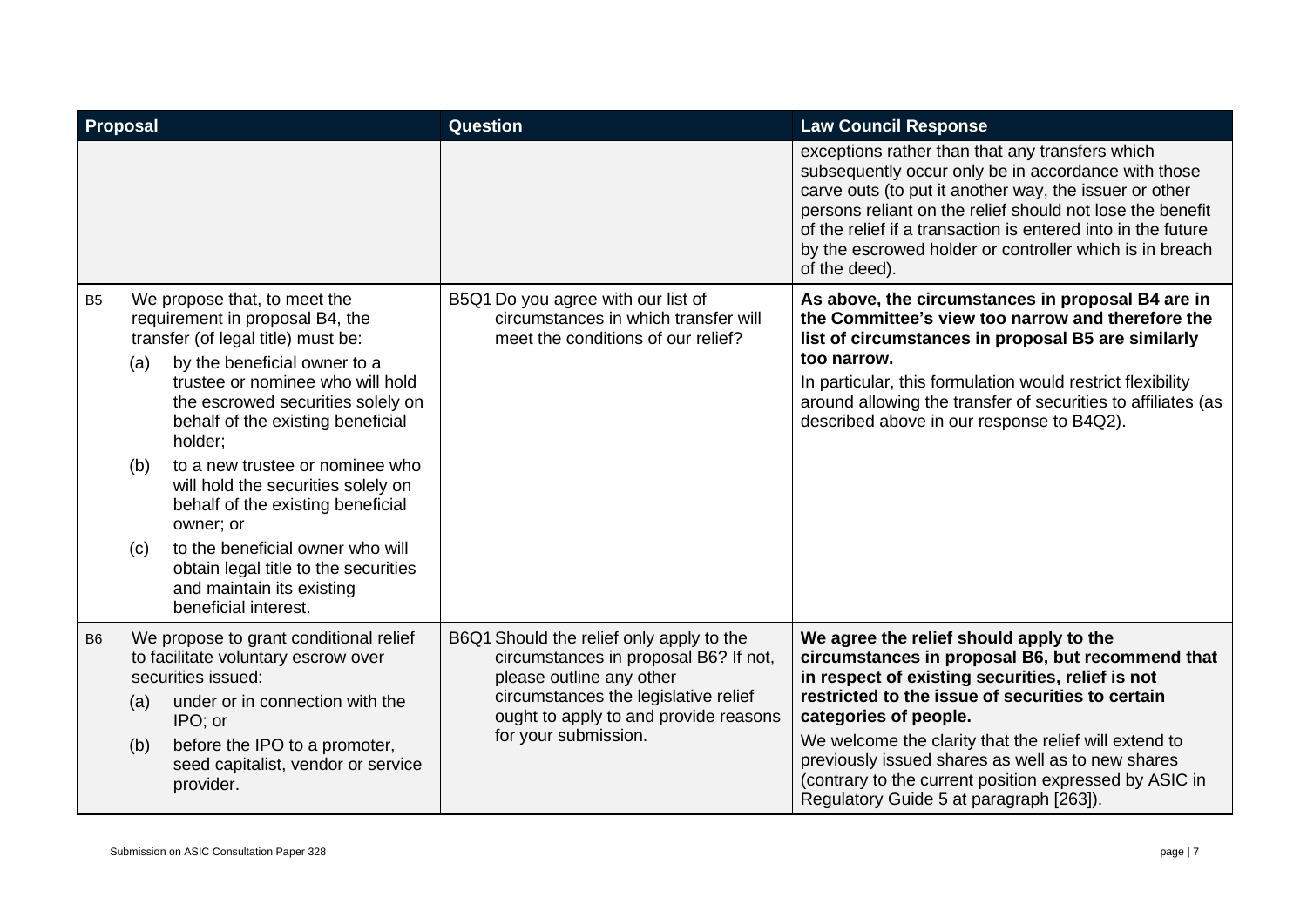| <b>Proposal</b>  |                                                                                                                                                                                                                                                                                                                 | <b>Question</b>                                                                                             | <b>Law Council Response</b>                                                                                                                                                                                                                                                                                                                                                                                                                                                                                                                                                                                                                                                                                                                                                                                                                                                              |
|------------------|-----------------------------------------------------------------------------------------------------------------------------------------------------------------------------------------------------------------------------------------------------------------------------------------------------------------|-------------------------------------------------------------------------------------------------------------|------------------------------------------------------------------------------------------------------------------------------------------------------------------------------------------------------------------------------------------------------------------------------------------------------------------------------------------------------------------------------------------------------------------------------------------------------------------------------------------------------------------------------------------------------------------------------------------------------------------------------------------------------------------------------------------------------------------------------------------------------------------------------------------------------------------------------------------------------------------------------------------|
|                  |                                                                                                                                                                                                                                                                                                                 |                                                                                                             | However, in respect of existing securities, we<br>recommend that the relief is not tied to securities issued<br>to a particular class of persons (in this case, to a<br>promoter, seed capitalist, vendor or service provider).<br>There is uncertainty over the scope of these terms, and<br>limiting the relief to certain people would exclude other<br>groups that could merit relief (such as employees).<br>There is no clear policy rationale for carrying into the<br>instrument concepts used in the ASX Listing Rules in<br>relation to mandatory escrow. Contrary to ASX-imposed<br>escrow, voluntary escrow exists purely for commercial<br>reasons, and there should not be a need to assess<br>whether an existing holder falls into one of those<br>categories in order to rely on the relief (this proposal<br>also runs counter to the objective of reducing red tape). |
| B7<br>(a)<br>(b) | We propose to retain the conditions<br>and requirements for voluntary escrow<br>relief, which are currently set out in                                                                                                                                                                                          | B7Q1 Do you agree with the proposed<br>conditions and requirements?                                         | We agree with the proposed conditions and<br>requirements subject to the additional point made<br>in Annexure 2.                                                                                                                                                                                                                                                                                                                                                                                                                                                                                                                                                                                                                                                                                                                                                                         |
|                  | Table 11 of RG 5. In summary:<br>the escrow arrangement must<br>restrict disposal and not voting;<br>the escrow arrangement must<br>allow the holder to accept into a<br>successful takeover bid and allow<br>the securities to be transferred or<br>cancelled as part of a merger by<br>scheme of arrangement; | B7Q2 What concerns (if any) do you have<br>with the proposed circumstances and<br>conditions to be imposed? | We do not have any concerns about the proposed<br>circumstances and conditions.                                                                                                                                                                                                                                                                                                                                                                                                                                                                                                                                                                                                                                                                                                                                                                                                          |
|                  |                                                                                                                                                                                                                                                                                                                 | B7Q3 Are there any other conditions that<br>ought to apply to voluntary escrow<br>relief?                   | We do not have any conditions to add.                                                                                                                                                                                                                                                                                                                                                                                                                                                                                                                                                                                                                                                                                                                                                                                                                                                    |
|                  | Note: We will define a 'successful<br>bid' as one where 50% of the bid-<br>class securities that are not<br>subject to escrow, and to which                                                                                                                                                                     |                                                                                                             |                                                                                                                                                                                                                                                                                                                                                                                                                                                                                                                                                                                                                                                                                                                                                                                                                                                                                          |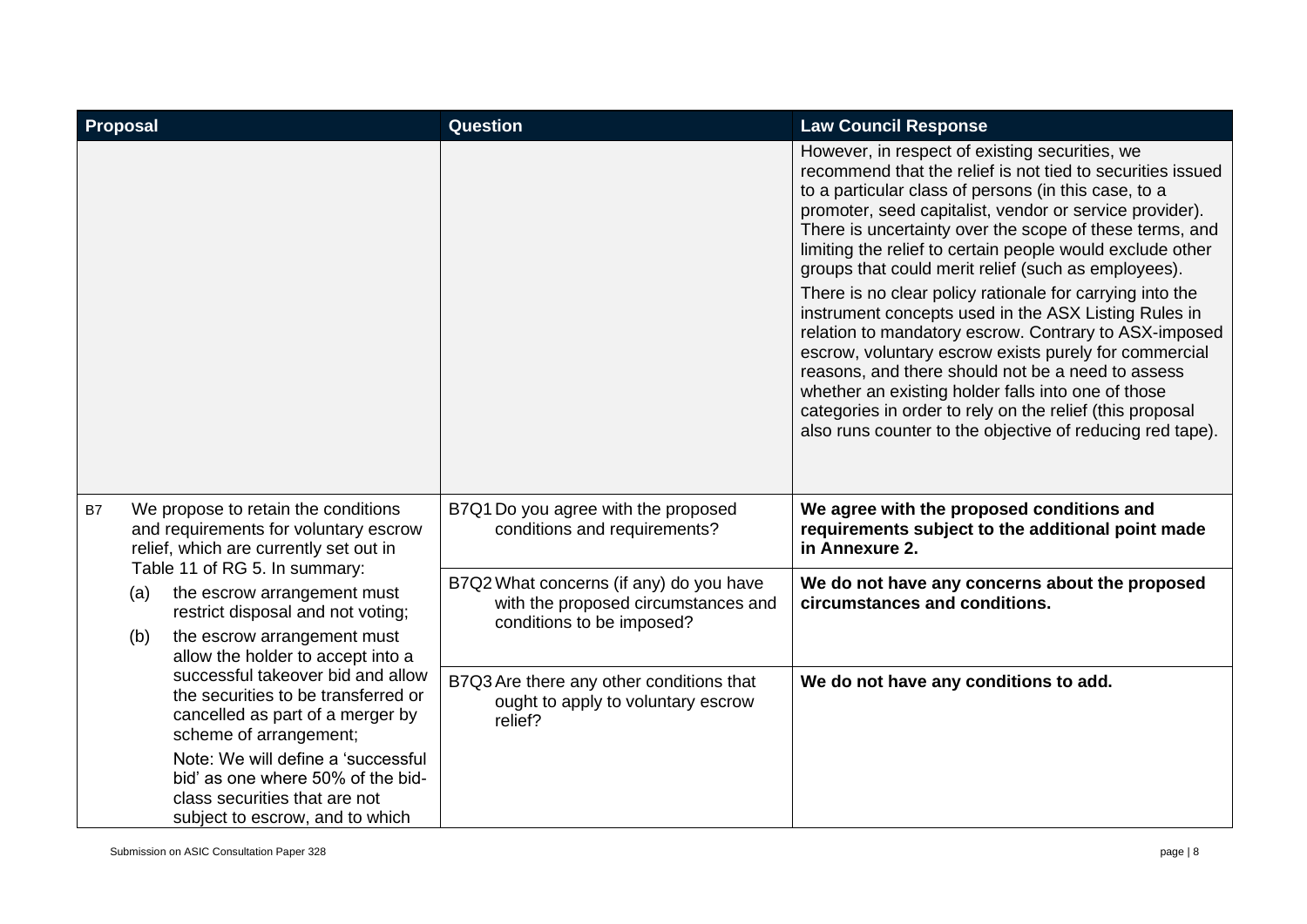| <b>Proposal</b> |                                                                                                                                                                                                                                                                                                              | <b>Question</b>                                                                                          | <b>Law Council Response</b>                                                                                                   |
|-----------------|--------------------------------------------------------------------------------------------------------------------------------------------------------------------------------------------------------------------------------------------------------------------------------------------------------------|----------------------------------------------------------------------------------------------------------|-------------------------------------------------------------------------------------------------------------------------------|
|                 | the offers under the bid relate,<br>have been accepted. This applies<br>to a full or a proportional bid.                                                                                                                                                                                                     |                                                                                                          |                                                                                                                               |
| (c)             | the escrow arrangement must<br>terminate no later than:                                                                                                                                                                                                                                                      |                                                                                                          |                                                                                                                               |
|                 | (i) two years after the date of<br>entry into the arrangement<br>with a listed company; and                                                                                                                                                                                                                  |                                                                                                          |                                                                                                                               |
|                 | (ii) one year after the date of<br>entry into the arrangement<br>with a professional underwriter<br>or professional lead manager;                                                                                                                                                                            |                                                                                                          |                                                                                                                               |
| (d)             | if the securities that are subject to<br>escrow are issued under a<br>prospectus, the company must<br>disclose the details of the<br>voluntary escrow; and                                                                                                                                                   |                                                                                                          |                                                                                                                               |
| (e)             | an entity relying on this relief will<br>still acquire a relevant interest<br>(under s671B) as a result of<br>entering into the escrow<br>arrangement. They must notify<br>the relevant company and the<br>market, and include relevant<br>documents in the notice given to<br>the relevant market operator. |                                                                                                          |                                                                                                                               |
|                 |                                                                                                                                                                                                                                                                                                              | Relief for communications about an IPO before lodging a disclosure document                              |                                                                                                                               |
| C <sub>1</sub>  | We propose to use ASIC's modification<br>powers (in $s741(1)(a)$ of the<br>Corporations Act) to grant relief to allow                                                                                                                                                                                        | C <sub>1</sub> Q <sub>1</sub> Do you agree with proposal C <sub>1</sub> ? If<br>not, please explain why. | We agree with proposal C1 however, in our view, it<br>should apply to a broader set of people.<br>See response to C1Q2 below. |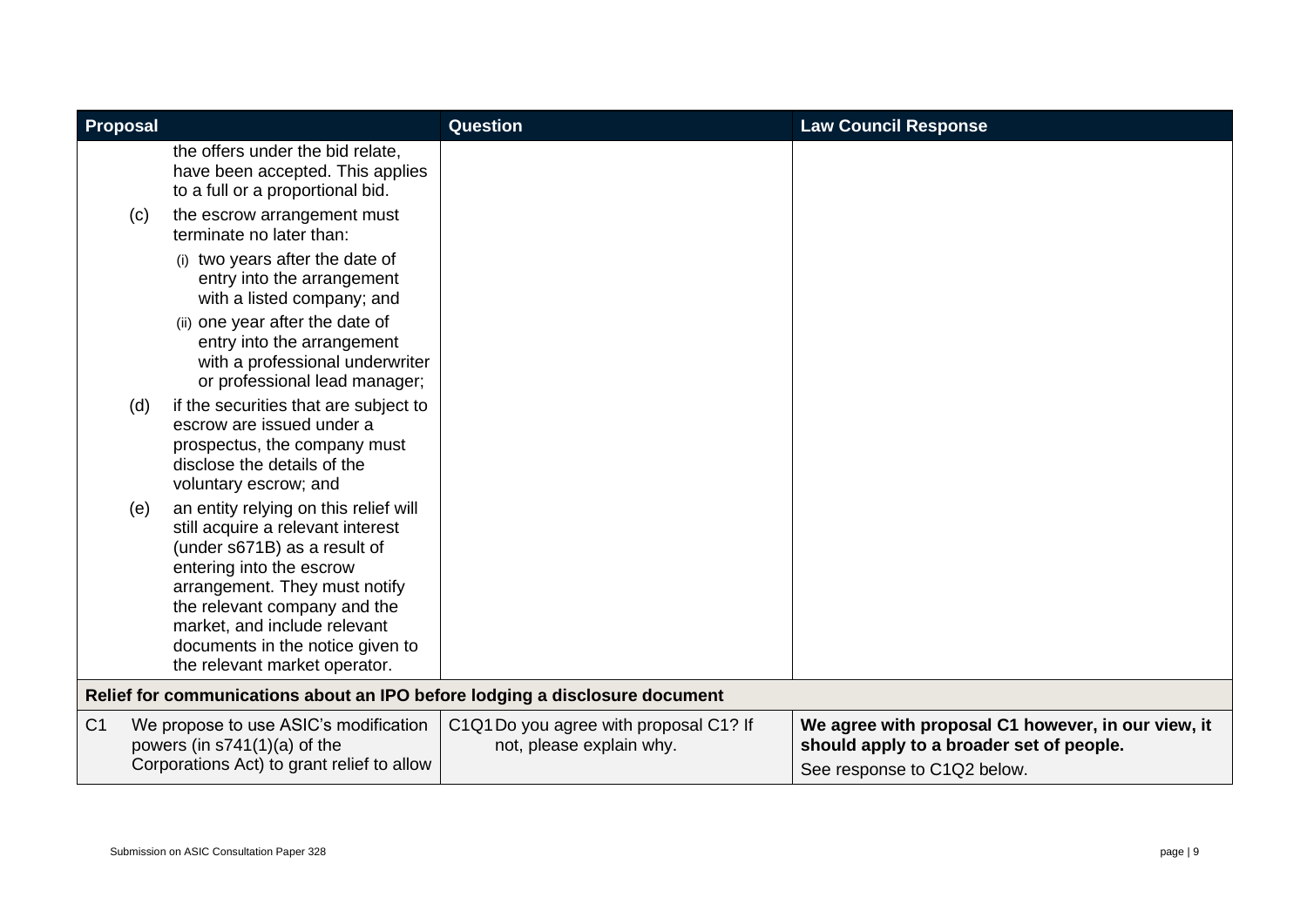| Proposal       |                                                                                                                                                    | Question                                                                                                                            | <b>Law Council Response</b>                                                                                                                                                                                                                                                                                                             |
|----------------|----------------------------------------------------------------------------------------------------------------------------------------------------|-------------------------------------------------------------------------------------------------------------------------------------|-----------------------------------------------------------------------------------------------------------------------------------------------------------------------------------------------------------------------------------------------------------------------------------------------------------------------------------------|
|                | companies to communicate factual<br>information about a planned IPO to<br>security holders and employees before<br>the company lodges a disclosure | C1Q2 Should factual communications to any<br>other persons be permitted under the<br>proposed relief? If so, please explain<br>why. | Factual communications about the IPO should also<br>be permitted under the proposed relief to all<br>persons engaged by the company to do work in<br>connection with the IPO, being:                                                                                                                                                    |
|                | document.                                                                                                                                          |                                                                                                                                     | (a) the underwriter or lead manager as well as any<br>sub-underwriters or co-managers;                                                                                                                                                                                                                                                  |
|                |                                                                                                                                                    |                                                                                                                                     | (b) the company's advisers (such as lawyers,<br>accountants, tax advisers, PR advisers etc.);<br>and                                                                                                                                                                                                                                    |
|                |                                                                                                                                                    |                                                                                                                                     | (c) any other experts (such as remuneration<br>consultants, IP or IT consultants and<br>typesetters),                                                                                                                                                                                                                                   |
|                |                                                                                                                                                    |                                                                                                                                     | and their respective employees and contractors<br>(together, the Working Group)                                                                                                                                                                                                                                                         |
|                |                                                                                                                                                    |                                                                                                                                     | This would reflect the reality that there are disclosures<br>of information made to such persons and avoid any<br>doubt about whether providing information about the<br>IPO could amount to an inadvertent breach of s 734.                                                                                                            |
|                |                                                                                                                                                    |                                                                                                                                     | Also, while not specifically addressed in the proposal,<br>the Committee notes that the relief should apply to<br>communications made by the entire company group (if<br>applicable) to the people mentioned above, (i.e. it<br>should not be limited to communications made by the<br>TopCo or current parent Company).                |
| C <sub>2</sub> | We propose to require a company that<br>relies on our relief to:                                                                                   | C2Q1 Do you agree with the proposed<br>requirements of relief, set out in                                                           | We do not agree with proposal C1 to the extent that<br>it limits relief to written communication.                                                                                                                                                                                                                                       |
|                | make the exempted<br>(a)<br>communications in writing; and<br>update recipients of the exempted<br>(b)<br>communications if the information        | proposal C2?                                                                                                                        | Again, there would not be any policy benefit in creating<br>uncertainty about whether verbal communications<br>(which are capable of being construed as<br>advertisements or publications relating to an offer) have<br>the benefit of this relief. The entity would still have the<br>obligation to provide updates if the information |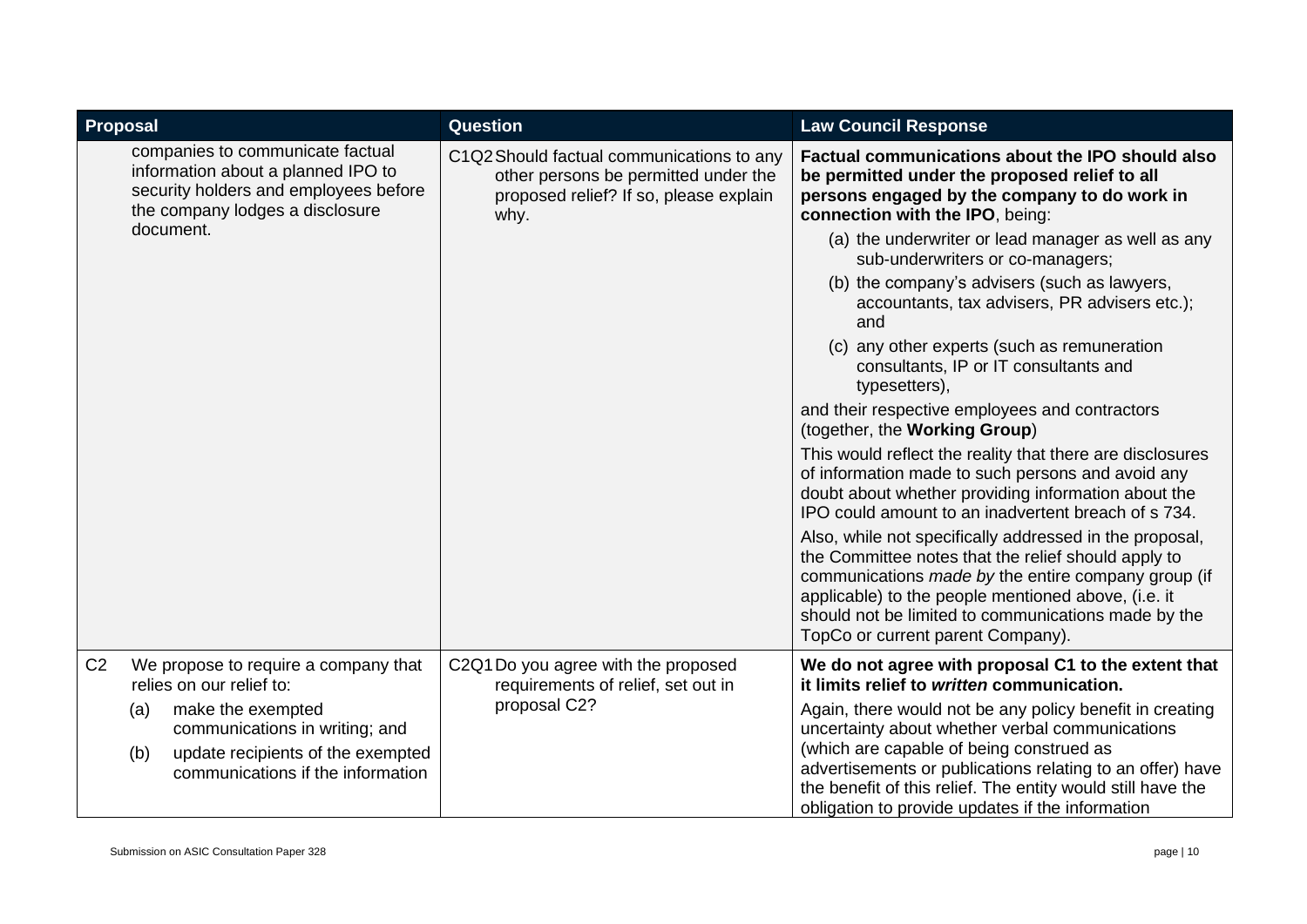| Proposal       |                                                                                                                                                                                                                                                                                               | <b>Question</b>                                                                                                                                                                                                                           | <b>Law Council Response</b>                                                                                                                                                                                                                                                                                                                                                                                                                                           |
|----------------|-----------------------------------------------------------------------------------------------------------------------------------------------------------------------------------------------------------------------------------------------------------------------------------------------|-------------------------------------------------------------------------------------------------------------------------------------------------------------------------------------------------------------------------------------------|-----------------------------------------------------------------------------------------------------------------------------------------------------------------------------------------------------------------------------------------------------------------------------------------------------------------------------------------------------------------------------------------------------------------------------------------------------------------------|
|                | previously provided is no longer<br>accurate or up to date.                                                                                                                                                                                                                                   |                                                                                                                                                                                                                                           | previously provided was no longer accurate.<br>Additionally, common current relief provided by ASIC<br>speaks of "statements communicated" and does not<br>refer to statements "in writing".                                                                                                                                                                                                                                                                          |
|                |                                                                                                                                                                                                                                                                                               |                                                                                                                                                                                                                                           | We consider this is appropriate in circumstances where,<br>to obtain the benefit of the relief, such statements may<br>not include the advantages, benefits or merits of the<br>IPO (given other proposed conditions of the relief).<br>Accordingly, the risk of investor harm is low to non-<br>existent.                                                                                                                                                            |
|                |                                                                                                                                                                                                                                                                                               |                                                                                                                                                                                                                                           | In relation to proposal C2(b) specifically, the<br>requirement to update recipients is not part of current<br>standard relief provided by ASIC. The Committee's view<br>this requirement is not needed because it is already<br>covered by the company's general obligations not to<br>mislead or deceive.                                                                                                                                                            |
|                |                                                                                                                                                                                                                                                                                               | C2Q2Do you support any additional<br>conditions to mitigate the risks of<br>misinformation and drip-feeding of<br>information about an IPO? If so,<br>please include details of any<br>measures you support to achieve this<br>objective. | We do not propose any additional conditions.                                                                                                                                                                                                                                                                                                                                                                                                                          |
| C <sub>3</sub> | We propose to require companies<br>relying on the relief to only<br>communicate the permitted content in<br>Table 1 to employees and security<br>holders. The relief is conditional on the<br>company not providing any<br>communication of the advantages,<br>benefits or merits of the IPO. | C3Q1 Do you agree with the proposed<br>permitted content of exempted<br>communications, as set out in<br>proposal C3? If not, please outline<br>your concerns with the proposed<br>circumstances and restrictions.                        | We agree with the proposed permitted content<br>subject to the following additions being made:<br>(a) Employees and the Working Group should be<br>permitted to receive the pathfinder prospectus.<br>This is what happens in practice (as employees<br>are involved in verification and drafting the<br>prospectus and advisers assist with drafting the<br>prospectus);<br>(b) The permitted communications to security<br>holders should include any communication |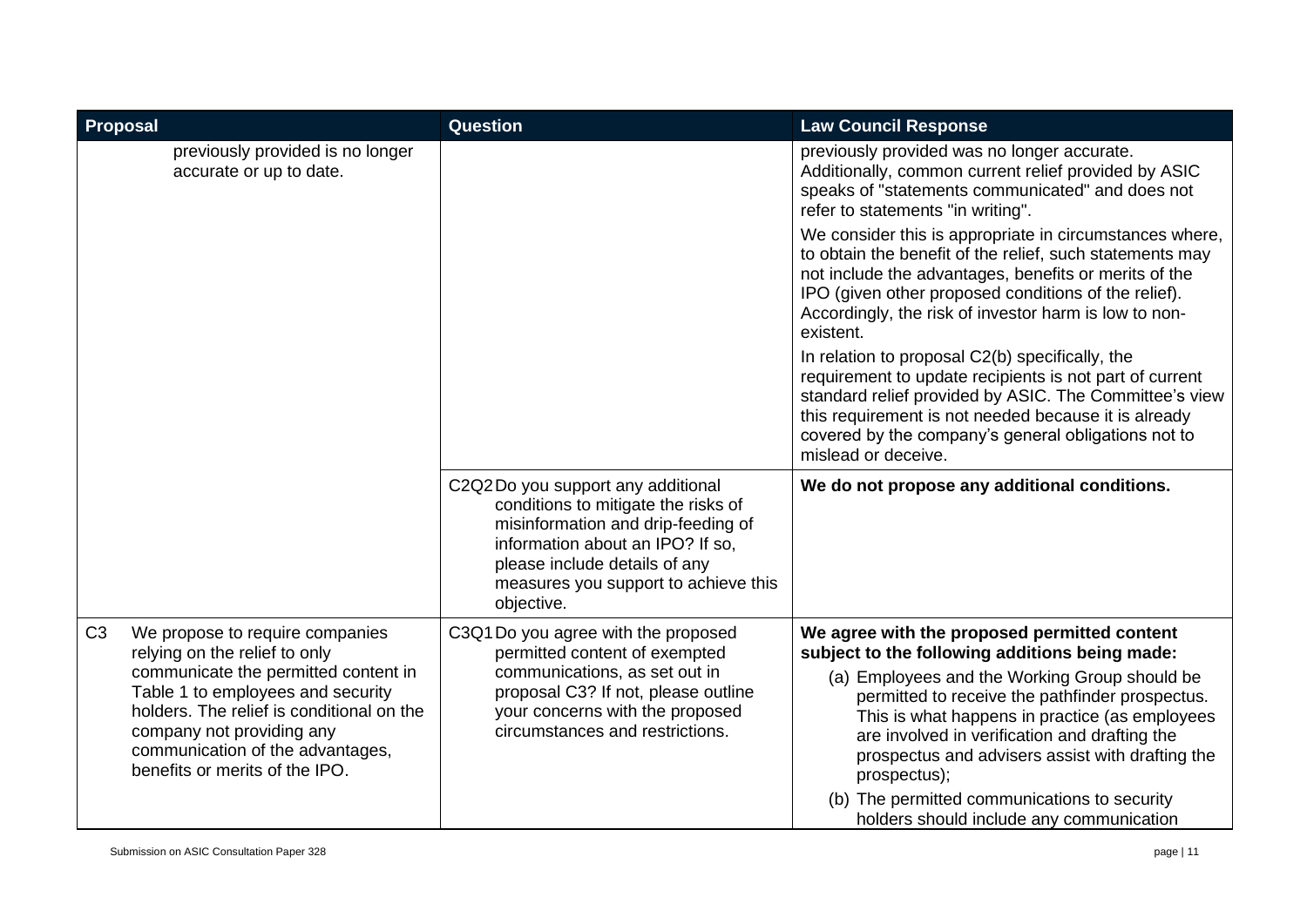| Proposal | <b>Question</b> | <b>Law Council Response</b>                                                                                                                                                                                                                                                                                                                                                                                                                                                                                                                                                                                                                                                                                                                                                                                                                                                                 |
|----------|-----------------|---------------------------------------------------------------------------------------------------------------------------------------------------------------------------------------------------------------------------------------------------------------------------------------------------------------------------------------------------------------------------------------------------------------------------------------------------------------------------------------------------------------------------------------------------------------------------------------------------------------------------------------------------------------------------------------------------------------------------------------------------------------------------------------------------------------------------------------------------------------------------------------------|
|          |                 | about a FloatCo or analogous structure<br>(currently Table 1 in the consultation paper only<br>contemplates communications about a SaleCo<br>structure);                                                                                                                                                                                                                                                                                                                                                                                                                                                                                                                                                                                                                                                                                                                                    |
|          |                 | communications about a potential or expected<br>(C)<br>price range for the sale securities with selling<br>shareholders should also be deemed 'factual'<br>communications for the purposes of the relief.<br>The Committee's view is that, in practice, it<br>would be very difficult to discuss a proposed<br>sale facility with selling shareholders without<br>communicating about a potential or expected<br>price for those securities, even if the implication<br>of the discussion is a benefit of the IPO. We<br>think It would be helpful if ASIC could clarify its<br>view on these types of communications in the<br>relief instrument and note that in the past ASIC<br>has granted this relief on conditions consistent<br>with those proposed to be included in this relief<br>instrument (including that pathfinder<br>prospectuses not be shared with retail<br>investors); |
|          |                 | (d) the permitted communications should include<br>communications to employees or<br>securityholders in relation to treatment or<br>restructures of existing remuneration or<br>incentive arrangements, or securities including<br>options. The current drafting in Table 1 appears<br>to only apply to "proposed offers" and<br>"employees", which may have the unintended<br>effect of excluding communications about<br>existing plans, as well as communications to ex-<br>employees.                                                                                                                                                                                                                                                                                                                                                                                                   |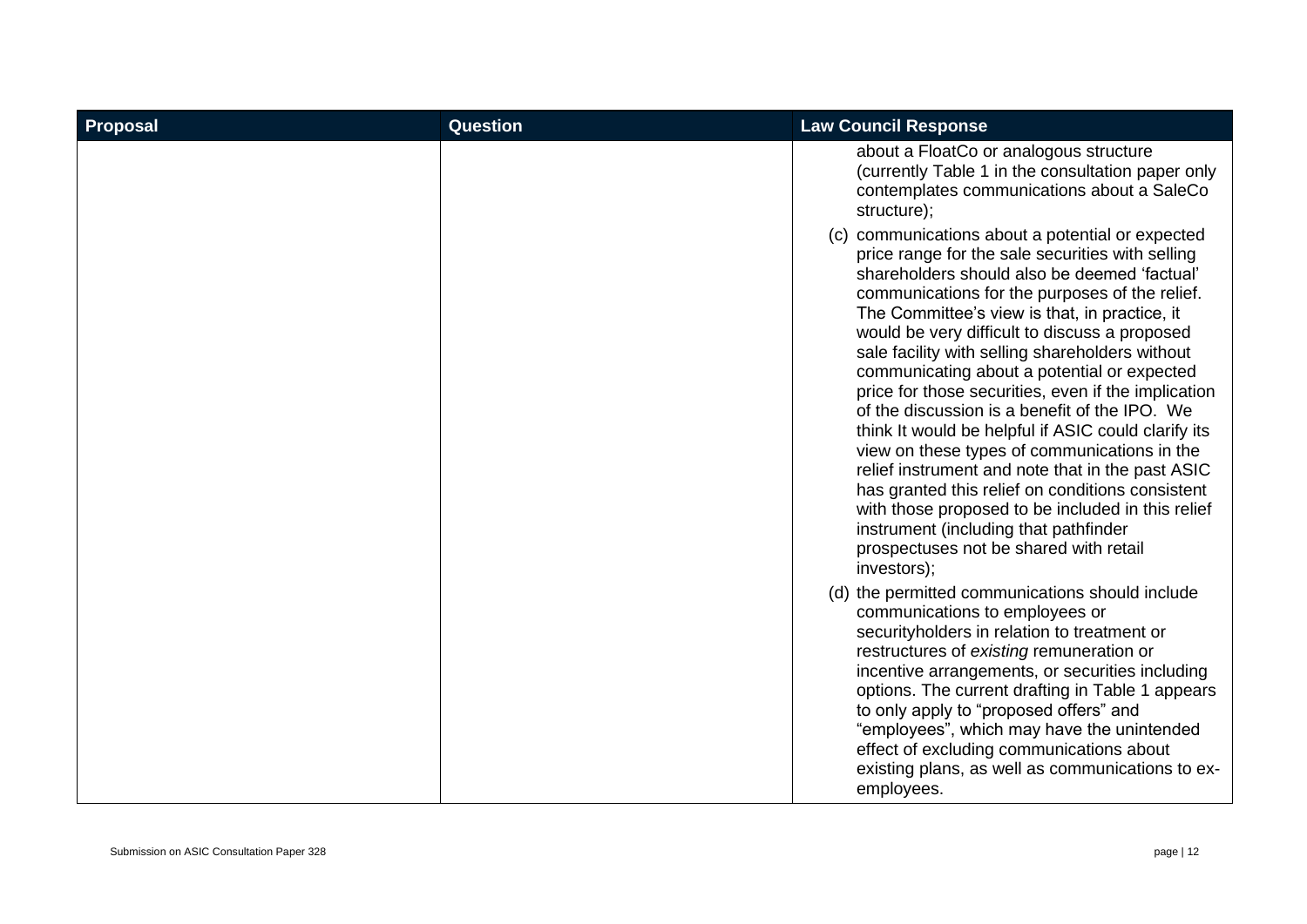| Proposal       |     |                                                                                                                                                                         | <b>Question</b>                                                                                                                                                                                                                 | <b>Law Council Response</b>                                                                                                                                                                                                                                                                                                                                                                                                                                                                                                                                                                               |
|----------------|-----|-------------------------------------------------------------------------------------------------------------------------------------------------------------------------|---------------------------------------------------------------------------------------------------------------------------------------------------------------------------------------------------------------------------------|-----------------------------------------------------------------------------------------------------------------------------------------------------------------------------------------------------------------------------------------------------------------------------------------------------------------------------------------------------------------------------------------------------------------------------------------------------------------------------------------------------------------------------------------------------------------------------------------------------------|
|                |     |                                                                                                                                                                         |                                                                                                                                                                                                                                 | The Committee also suggests that the ASIC relief cover<br>communications regarding the use of powers of<br>attorney, or a request for a securityholder to enter into a<br>power of attorney, in respect of matters concerning any<br>sale facility, corporate restructure in connection with the<br>IPO, approvals under any existing shareholders<br>agreement in connection with the IPO or any required<br>corporate actions.                                                                                                                                                                          |
|                |     |                                                                                                                                                                         | C3Q2 Are they any other conditions we<br>should impose on companies that rely<br>on this relief?                                                                                                                                | We do not propose any additional conditions.                                                                                                                                                                                                                                                                                                                                                                                                                                                                                                                                                              |
| C <sub>4</sub> | (a) | We propose to require a company that<br>relies on our relief to:<br>make the exempted                                                                                   | C4Q1 Should the relief allowing a company<br>to make exempted communications<br>apply for a specific amount of time?                                                                                                            | We do not think that the exempted communications<br>should need to be made in writing (see response to<br>C2Q1 above) nor be subject to a time limit.                                                                                                                                                                                                                                                                                                                                                                                                                                                     |
|                | (b) | communications in writing; and<br>update recipients of the exempted<br>communications if the information<br>previously provided is no longer<br>accurate or up to date. |                                                                                                                                                                                                                                 | It is common practice for IPO transactions to start and<br>then pause for a period of 12-18 months (due to e.g.<br>market conditions or for other commercial reasons).<br>Companies should not lose the benefit of the proposed<br>relief simply because the timetable of the transaction<br>has changed to push it beyond the proposed 6 month<br>period.<br>Since the proposed relief applies purely factual<br>information about the IPO (and not to the merits of<br>investing in the offer), there should be no harm in<br>allowing the relief to continue indefinitely from a policy<br>standpoint. |
|                |     |                                                                                                                                                                         | C4Q2If your answer to question C4Q1 is:<br>(a) yes, do you consider relief for a<br>period of up to six months from<br>the first exempted communication<br>appropriate? If not, what is the<br>appropriate time period and why? | The relief should apply indefinitely.<br>See response to C4Q1 above.                                                                                                                                                                                                                                                                                                                                                                                                                                                                                                                                      |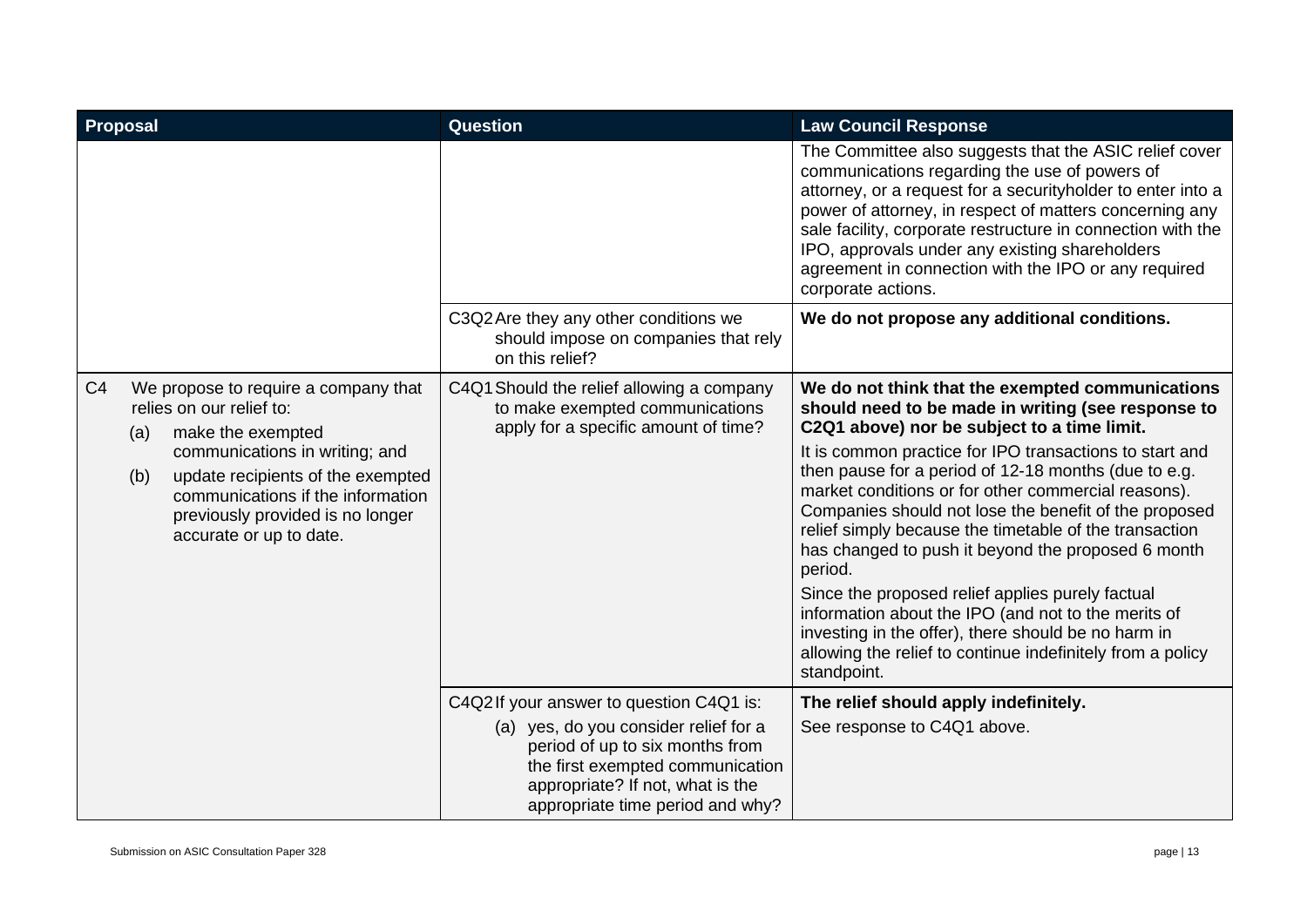| <b>Proposal</b> | <b>Question</b>                                                                                                                                                                                                                                         | <b>Law Council Response</b>                                                                                                                                                                                                                                                                                                                                                |
|-----------------|---------------------------------------------------------------------------------------------------------------------------------------------------------------------------------------------------------------------------------------------------------|----------------------------------------------------------------------------------------------------------------------------------------------------------------------------------------------------------------------------------------------------------------------------------------------------------------------------------------------------------------------------|
|                 | no, should the relief apply<br>(b)<br>indefinitely?                                                                                                                                                                                                     |                                                                                                                                                                                                                                                                                                                                                                            |
|                 | C4Q3Is it preferable that the relief apply to<br>each exempted communication, and<br>therefore no end date apply?                                                                                                                                       | The relief should apply indefinitely on and from the<br>time it is first relied upon.<br>See response to C4Q1 above.                                                                                                                                                                                                                                                       |
|                 | C4Q4 Please outline any unintended<br>consequences you have identified<br>may arise as a result of ASIC:                                                                                                                                                | We have not identified any unintended<br>consequences (apart from that described in our<br>response to C4Q1 above).                                                                                                                                                                                                                                                        |
|                 | limiting the duration of the relief;<br>(a)<br>allowing the relief to apply<br>(b)<br>indefinitely; or<br>(c) drafting the relief to apply to each<br>specific communication about an<br>offer, such that a specific relief<br>end date is unnecessary. | We would only add that it would involve somewhat of<br>an artificial exercise if the relief were to apply to discrete<br>communications. In many cases it may be unclear<br>whether a communication is an "advertisement" or<br>"publication" falling within the terms of s 734. In any<br>event, we do not see any benefit in seeking to apply the<br>relief in this way. |
|                 | C4Q5 Please provide details of appropriate<br>strategies to deal with any<br>consequences identified in question<br>C4Q4.                                                                                                                               | We have not identified any unintended<br>consequences (apart from that described in our<br>response to C4Q1 above).                                                                                                                                                                                                                                                        |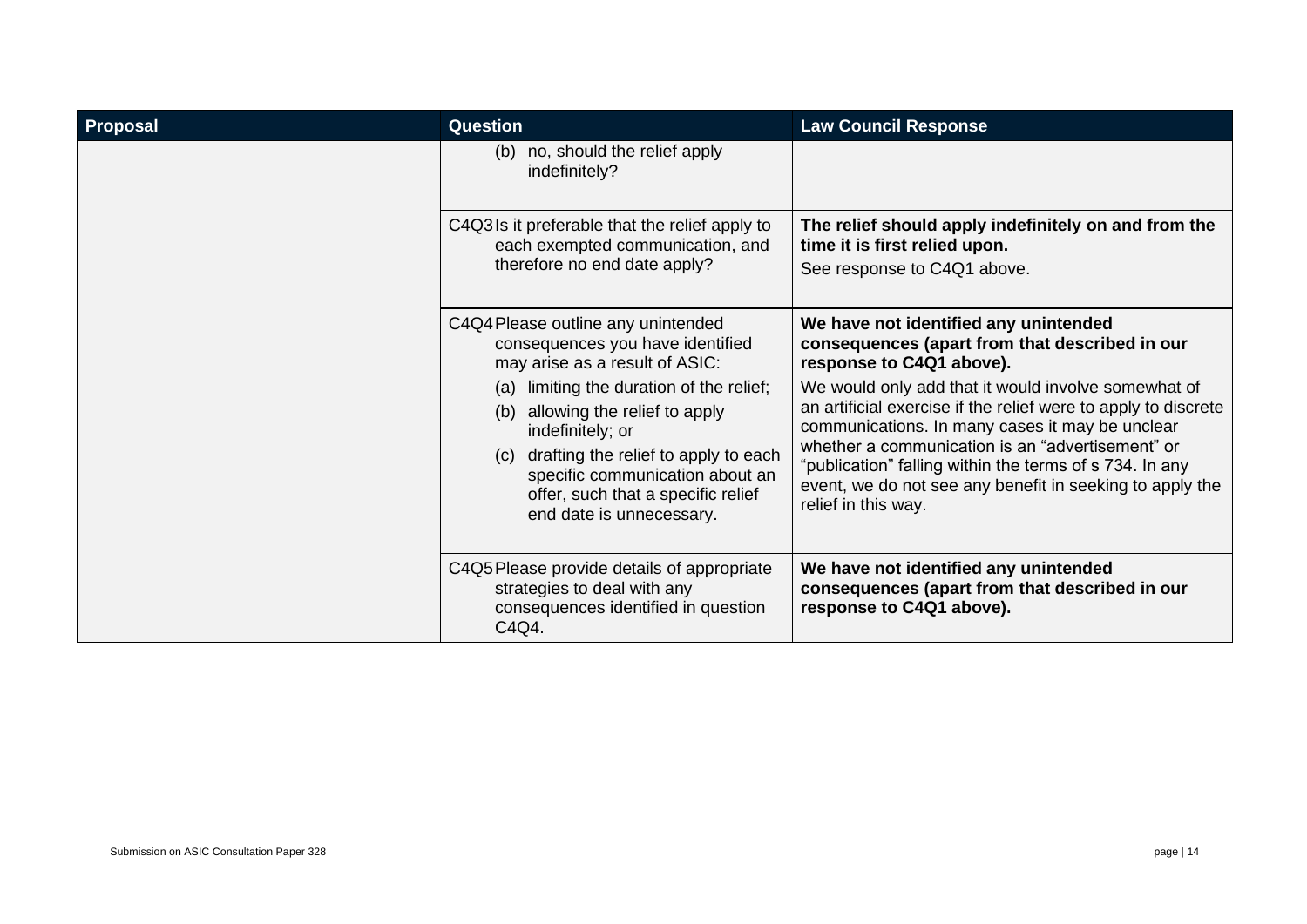## **Annexure 2 – B1 Additional Issue: Joint holder escrow relief**

The Commission's proposals on escrow relief have historically focused on the entity undertaking the IPO, underwriters and lead managers. The Corporations Committee believes that there is one instance in respect of which relief should be granted to joint holders of escrowed securities.

Where there is more than one significant holder of securities subject to escrow, an issue arises at the time of escrow release which has the potential to create disorderly markets.

That issue is that individual conduct by holders at that time of escrow release is materially less desirable than collective conduct. Examples of this issue are as follows:

- Sale on-market at the time of escrow release by any party holding a material stake is likely to have a significant negative impact on the market price of the securities (and on-market sales by multiple parties more so).
- Sale by block trade will facilitate a more orderly market, however, if not all escrowed holders participate in that sell-down, the clearing price of any bookbuild will be depressed (because bookbuild participants will price in the risk of market overhang and uncertainty of what other large previously escrowed holders will do with their stock).
- On the date of escrow release, individual security holders will be incentivised to "front-run" each other because of the risk that sales by others will soak up buying demand and depress the market price of the security.

In other words, significant market dislocations can result from escrow release where there are multiple large escrow holders. This has implications for all holders of securities at the time of escrow release and also the potential for an impact on IPO pricing.

Sophisticated equity capital markets outside Australia have developed lock-up and tag mechanisms to address this issue. For example, in the United Kingdom numerous deals have had these arrangements, including ones involving Worldpay, ConvaTec, Ascential, McCarthy & Stone, Virgin Money and Merlin Entertainment. The tag provides the opportunity for all significant escrowed parties to tag along with the first-mover at the time of escrow release (ie sell the same proportion of escrowed securities into the block trade or other disposal implementation route). The lock-up provides a meaningful further escrow on all securities not covered by that first sale and tag (eg 60-90 days).

Each of these measures is designed to facilitate orderly markets.

The problem with implementing these mechanisms within the Australian regulatory environment is that they will cause the escrowed holders to have both a relevant interest in each other's shares and an association from the time of IPO right through to the date of final escrow selldown. And the problems that causes are many. For example, it means that those holders will collectively have a 3% creep limit between them (so again there will be an incentive to front-run each other each 6 months) and that those that have holdings below 20% are limited in acquiring more securities. In addition, where their positions are individually below 5% they will have substantial holding notification obligations that they would not have had both in respect of their own interests where still below 5% and also in respect of changes to the relevant interests of the other escrowed security holders with the locked-up and tagged group.

To address the issue, the Corporations Committee asks the Commission to do the following: